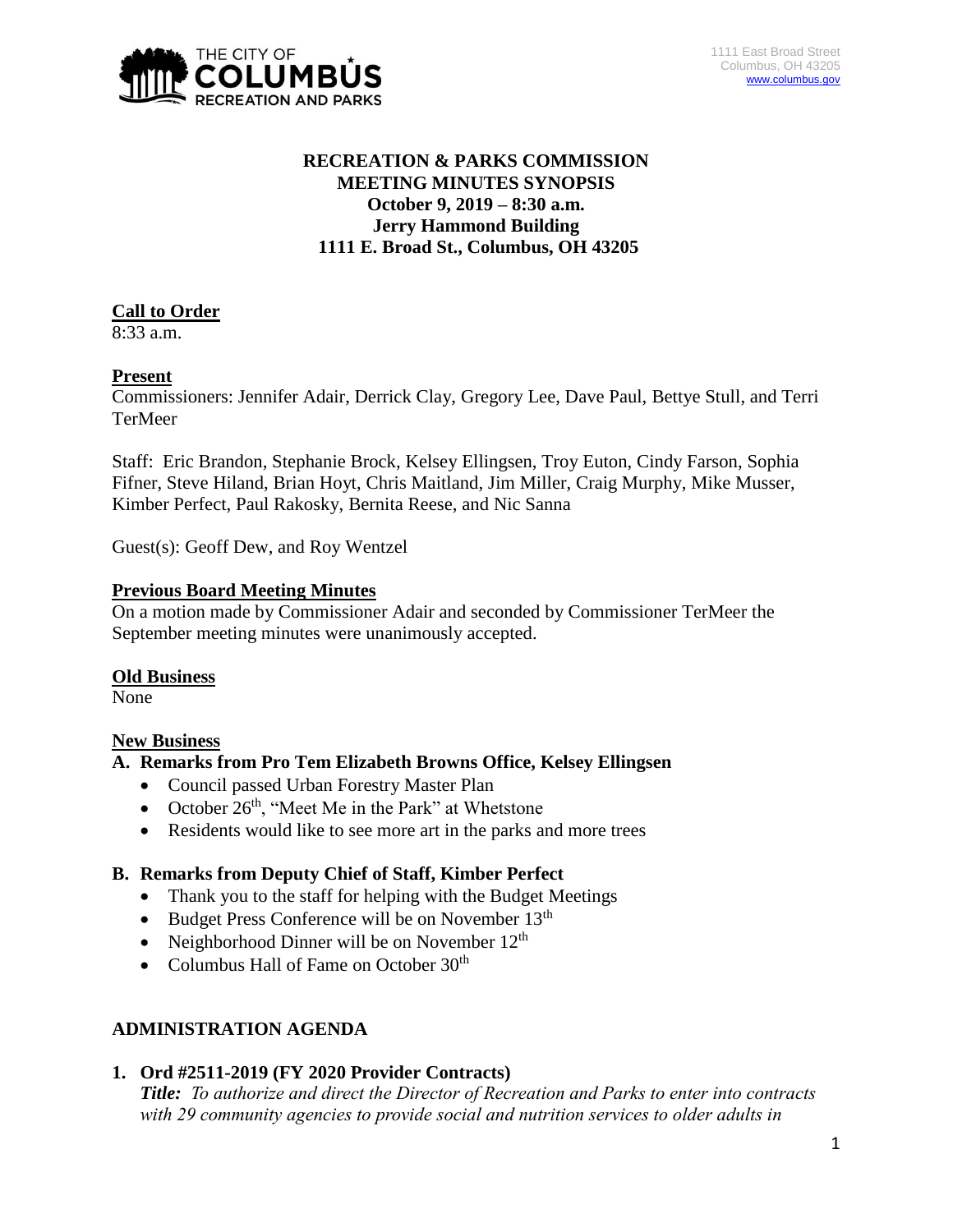

*Central Ohio during 2020; to authorize the expenditure of \$6,330,000.00 from the Recreation and Parks Grant Fund; and to declare an emergency. (\$6,330,000.00)*

## **2. Ord #2544-2019 (adidas Resale Merchandise 2019 - Airport Golf Course)**

*Title: To authorize the Director of Finance and Management, on behalf of Recreation and Parks, to enter into contract with adidas Golf for the purchase of merchandise for the Airport Golf Course; to waive the competitive bidding provisions of the Columbus City Code. (\$0.00)*

#### **3. Ord #2545-2019 (Callaway Resale Merchandise 2019 - Airport Golf Course)**

*Title: To authorize the Director of Finance and Management, on behalf of Recreation and Parks, to enter into contract with Callaway Golf for the purchase of merchandise for the Airport Golf Course; to waive the competitive bidding provisions of the Columbus City Code; and to declare an emergency. (\$0.00)*

## **4. Ord #2610-2019 (Franklin Park Conservatory – C.I.P. 2019)**

*Title: To authorize and direct the Director of Recreation and Parks to enter into contract with Franklin Park Conservatory for the implementation of the Franklin Park Master Plan in the amount of \$500,000.00; to authorize the expenditure of \$500,000.00 from the Recreation and Parks Voted Bond Fund; and to declare an emergency. (\$500,000.00)*

## **5. Ord #2611-2019 (Golf Pesticides 2019)**

*Title: To authorize and direct the Director of Recreation and Parks to enter into contract with Harrell's, LLC; to authorize the expenditure in the amount of \$175,475.95 for the purchase of golf turf pesticides from the Recreation and Parks Operating fund; to waive the formal competitive bidding provisions of the Columbus City Code; and to declare an emergency. (\$175,475.95)*

#### **6. Ord #2612-2019 (Facilities CIP Auditors Certificate 2019-2020)**

*Title: To authorize and direct the City Auditor to set up a certificate in the amount of \$250,000.00 for various expenditures for labor, materials, and equipment in conjunction with Recreation and Parks facility improvements; to authorize the expenditure of \$250,000.00 from the Recreation and Parks Voted Bond Fund; and to declare an emergency. (\$250,000.00)*

#### **7. Ord #2615-2019 (Emerald Ash Borer 2019)**

*Title: To authorize and direct the Director of Recreation and Parks to enter into various contracts for management of the Emerald Ash Borer infestation; to authorize the amendment of the 2018 Capital Improvements Budget; to authorize the transfer of \$432,345.80 within the Recreation and Parks Voted Bond Fund; to establish an Auditor's Certificates in the amount of \$450,000.00; to authorize the expenditure of \$450,000.00 from the Recreation and Parks Voted Bond Fund; and to declare an emergency. (\$450,000.00)*

# **8. Ord #2616-2019 (Golf CIP Auditors Certificate 2019)**

*Title: To authorize and direct the City Auditor to set up a certificate in the amount of \$50,000.00 for various expenditures for labor, material, and equipment in conjunction with Recreation and Parks golf course improvements; to authorize the expenditure of \$50,000.00*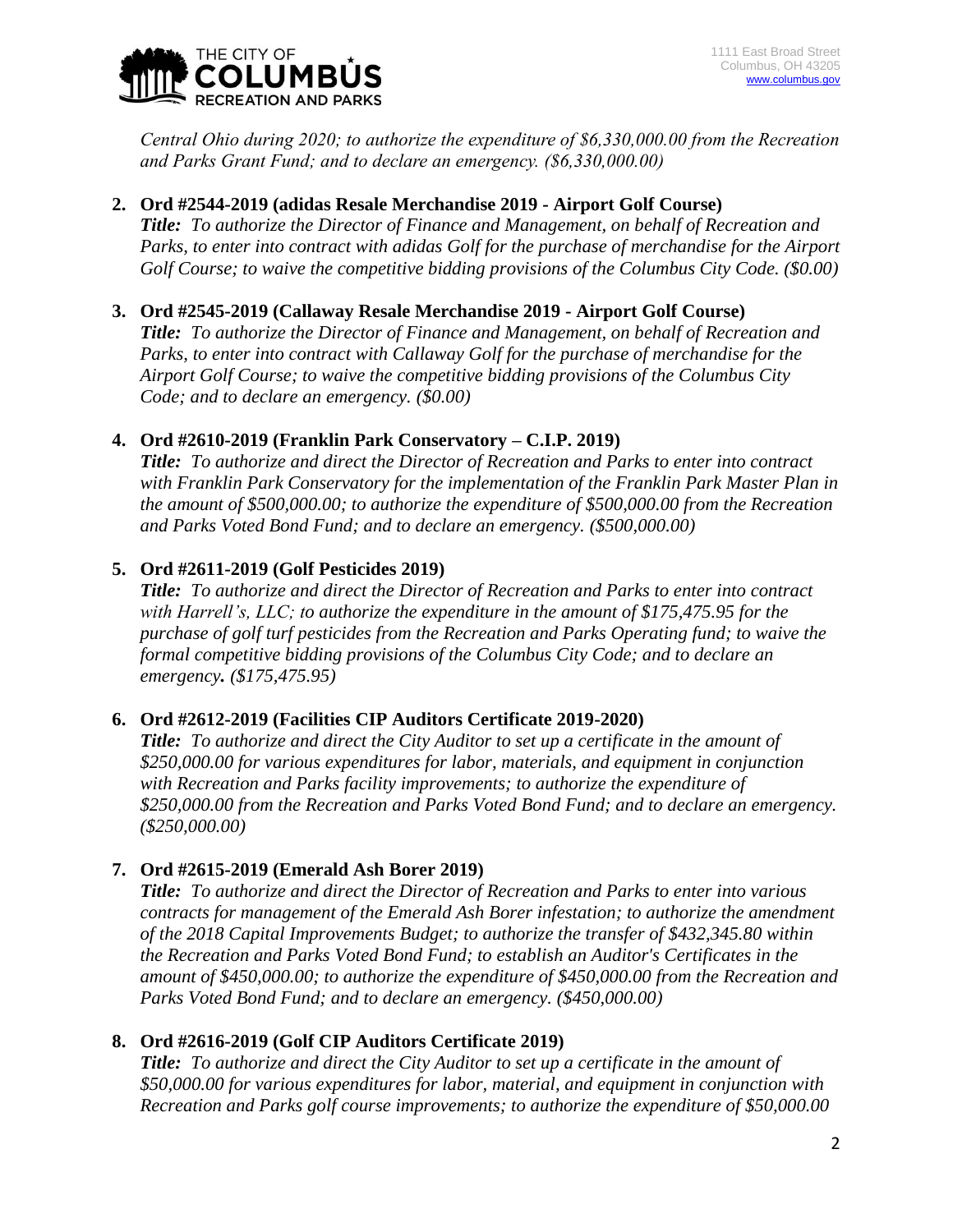

*from the Recreation and Parks Voted Bond Fund; and to declare an emergency. (\$50,000.00)*

**9. Ord #2617-2019 (Acquisition & Asset Management CIP Auditors Certificate 2019)** *Title: To authorize and direct the City Auditor to set up a certificate in the amount of* 

*\$70,000.00 for various expenditures related to property acquisitions and asset management services; to authorize the expenditure of \$70,000.00 from the Recreation and Parks Voted Bond Fund; and to declare an emergency. (\$70,000.00)*

## **10. Ord #2618-2019 (Professional Engineering Services 2019)**

*Title: To authorize and direct the Director of Recreation and Parks to enter into contract with xpert Engineering, LLC for professional services associated with the creation of design standards and guidelines for the Recreation and Park's Facilities; to waive the formal competitive bidding provisions of the Columbus City Code; to authorize the expenditure of \$78,758.00 from the Recreation and Parks Voted Bond Fund; and to declare an emergency. (\$78,758.00)*

## **11. Ord #2619-2019 (Site Furnishings 2019)**

*Title: To authorize and direct the Director of Recreation and Parks to enter into with Builderscape, Inc. for the installation of 9 new benches and 6 new picnic style tables on concrete pads at Franklin Park, Hamilton Park, and Harrison Smith Park; to authorize the expenditure of \$70,150.00 from the Recreation and Parks Voted Bond Fund; and to declare an emergency. (\$70,150.00)*

# **12. Ord #2620-2019 (Golf Seeder 2019)**

*Title: To authorize and direct the Director of Recreation and Parks to enter into an agreement with Reynolds Farm Equipment, Inc. for the purchase of a TURFCO Triwave 45 Overseeder; to authorize the expenditure of \$18,415.00 from the Recreation and Parks Voted Bond Fund; and to declare an emergency. (\$18,415.00)*

On a motion made by Commissioner Adair and seconded by Commissioner Clay the Commission unanimously approved the Administration Agenda.

# **PARKS MAINTENANCE & OPERATIONS AGENDA**

#### **13. Ord #2612-2019 (Parks Maintenance Equipment CIP Auditors Certificate 2019)**

*Title: To authorize and direct the City Auditor to set up a certificate in the amount of \$250,000.00 for various expenditures for labor, materials, and equipment in conjunction with Recreation and Parks facility improvements; to authorize the expenditure of \$250,000.00 from the Recreation and Parks Voted Bond Fund; and to declare an emergency. (\$250,000.00)*

#### **14. Ord #2621-2019 (Parks Maintenance CIP Equipment Purchase 2019)**

*Title: To authorize and direct the Director of Recreation and Parks to authorize the expenditure of \$219,996.46 for the purchase of various pieces of equipment for Recreation and Parks maintenance; to authorize the expenditure of \$219,996.46 from the Recreation*